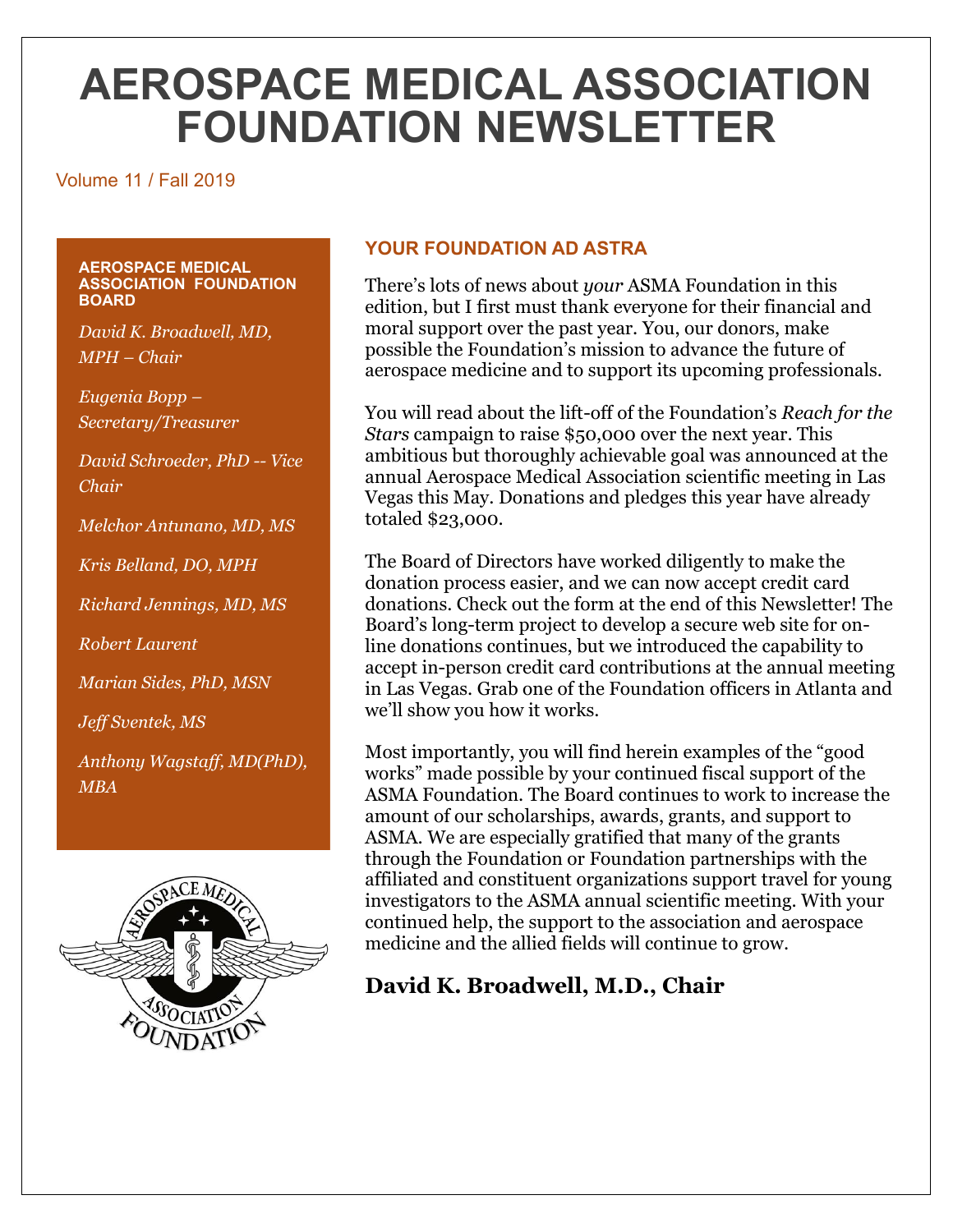### **"REACH FOR THE STARS" CAMPAIGN REACHES MAJOR MILESTONE**

The Foundation's major fund-raising campaign, "Reach for the Stars," that was announced earlier this year has reached the Red Giant milestone, almost half-way to the Supernova goal of \$50,000. This Foundation effort has been chaired by Robert Laurent and Genie Bopp who have worked diligently to offer easier ways to donate to the Foundation. We thank all the donors and supporters of the Association and the Foundation for their generous contributions to further aerospace medicine and the allied fields and encourage those who have not contributed to help the Foundation reach its goal.



#### **JOSEPH BRITTON RECEIVES THE ANITA MANTRI AWARD**



*Anita Mantri, Ph.D.*

Anita Mantri was a rising star in aerospace medicine and student in Texas A&M in the MD/PhD program before losing her life tragically in an autombile accident. Through the support of an endowed fund created by her family with additional funds from the Foundation, the Anita Mantri, Ph.D. Memorial Award provides travel benefits for AMSRO members to further their careers in aerospace medicine. The award in 2019 was presented to Joseph Britton.

The Mantri award reminds everyone of Anita's enthusiasm for aerospace medicine and her gift of service to the field.



*AsMA President Roland Vermeiren presents the Mantri Award to Joseph Britton, supported by Foundation Chair, Dr. Kim Broadwell*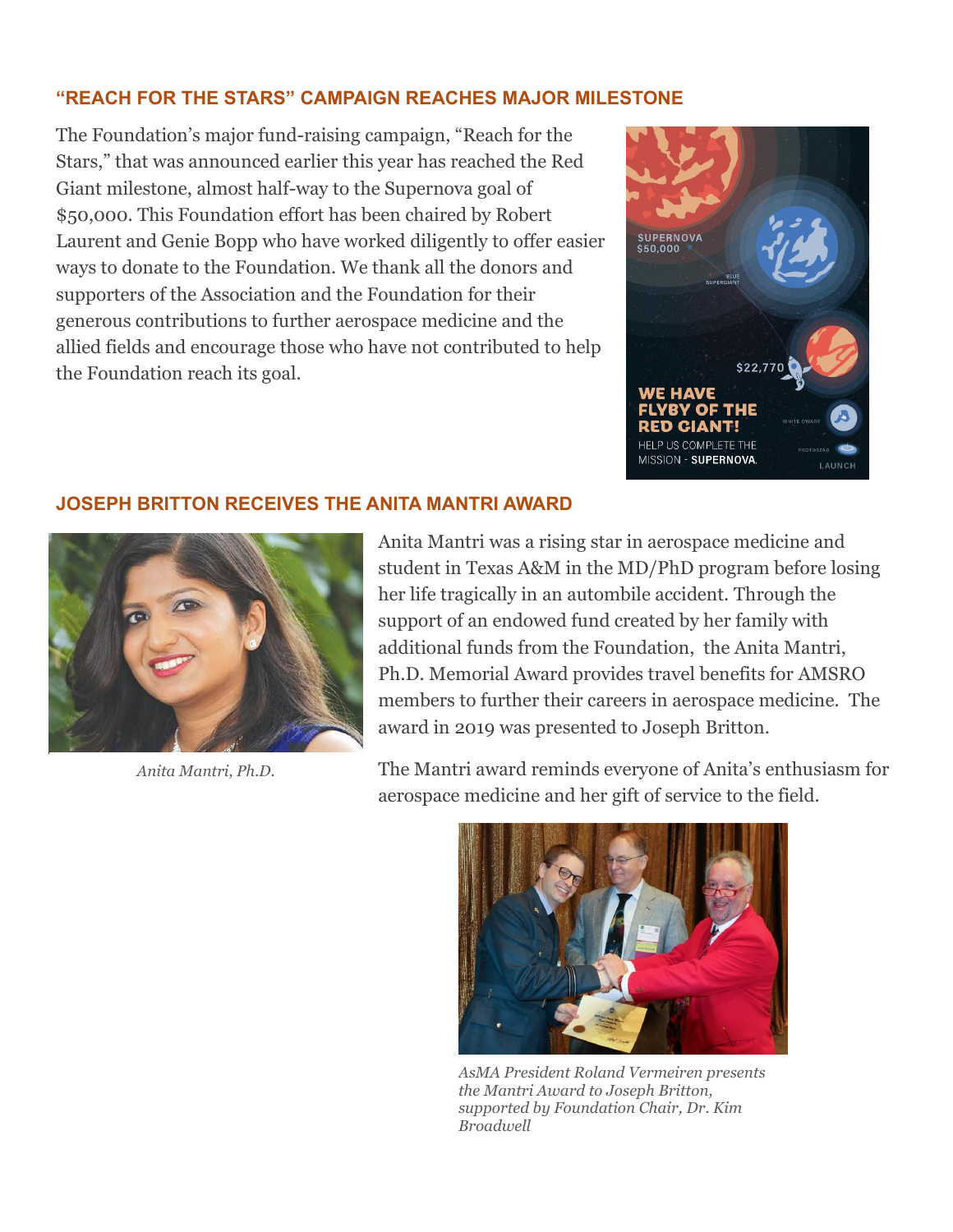# **MARY F. "BUNNY" FOLEY, B.S., R.N. HONORED BY HER FAMILY AND THE AEROSPACE NURSING AND ALLIED HEALTH PROFESSIONALS SOCIETY**

AsMA Fellow, Mary F. "Bunny" Foley, died on April 20, 2019 at the age of 90. Mary's death and her passion for encouraging aerospace medicine, aerospace nursing, and the participation of women in aviation medicine have led her family, colleagues, friends and the Aerospace Nursing and Allied Health Professionals Society (ANAHPS) to seek ways to honor her career and passions. The ANAHPS is launching a new initiative to perpetuate the legacy of Mary and her work on women in aviation medicine through the creation of an endowment and educational program in her name. ANAHPS will designate the "Mary F. Foley Women in Aviation Medicine Annual AsMA Scientific Event." The event may be a symposium, workshop or lecture and the final format will be submitted to the scientific program committee for acceptance to be presented and approved for continuing education credit. The event will annually



benefit AsMA membership and will represent the diversity of Mary's participation and contributions to many aspects of aviation medicine. The families' initial donation of \$5,000 plus contributions from her colleagues and friends have already totaled over half of the required endowment funds. Others who would like to support this activity can designate gifts to the Foundation for this new program honoring Ms. Foley.

Mary had a productive career as an Air Force officer, attaining the rank of Colonel. She became a nurse in 1950. She served as vice-president of AsMA and was presented the Marie Marvingt and Mary Klinker Awards. She began to regularly attend the AsMA annual scientific meeting in 1957. She investigated the problems of medical air transport and later became certified in aerospace physiology. While she worked on issues such as zero-gravity, acceleration, hypoxia, human factors, and hot environments at the Aviation Research Lab at Ohio State and the Aeromedical Research Laboratory at WPAFB, she obtained commercial and instrument pilot ratings. She joined the Ninety-Nines in 1957 and was a life member. At the time of her death, she was working on a manuscript, "The History of Women in Aviation and Aerospace Medicine."

Mary has been fondly remembered by several of her long-time colleagues. "Bunny lived a life of service, from which stemmed a life of adventure and a vast circle of friends and colleagues worldwide. A dear friend and mentor to many, she reached out to those in need, and brought them comfort, healing, guidance and inspiration." Reflections from Mary Cimrmancic DDS FAsMA.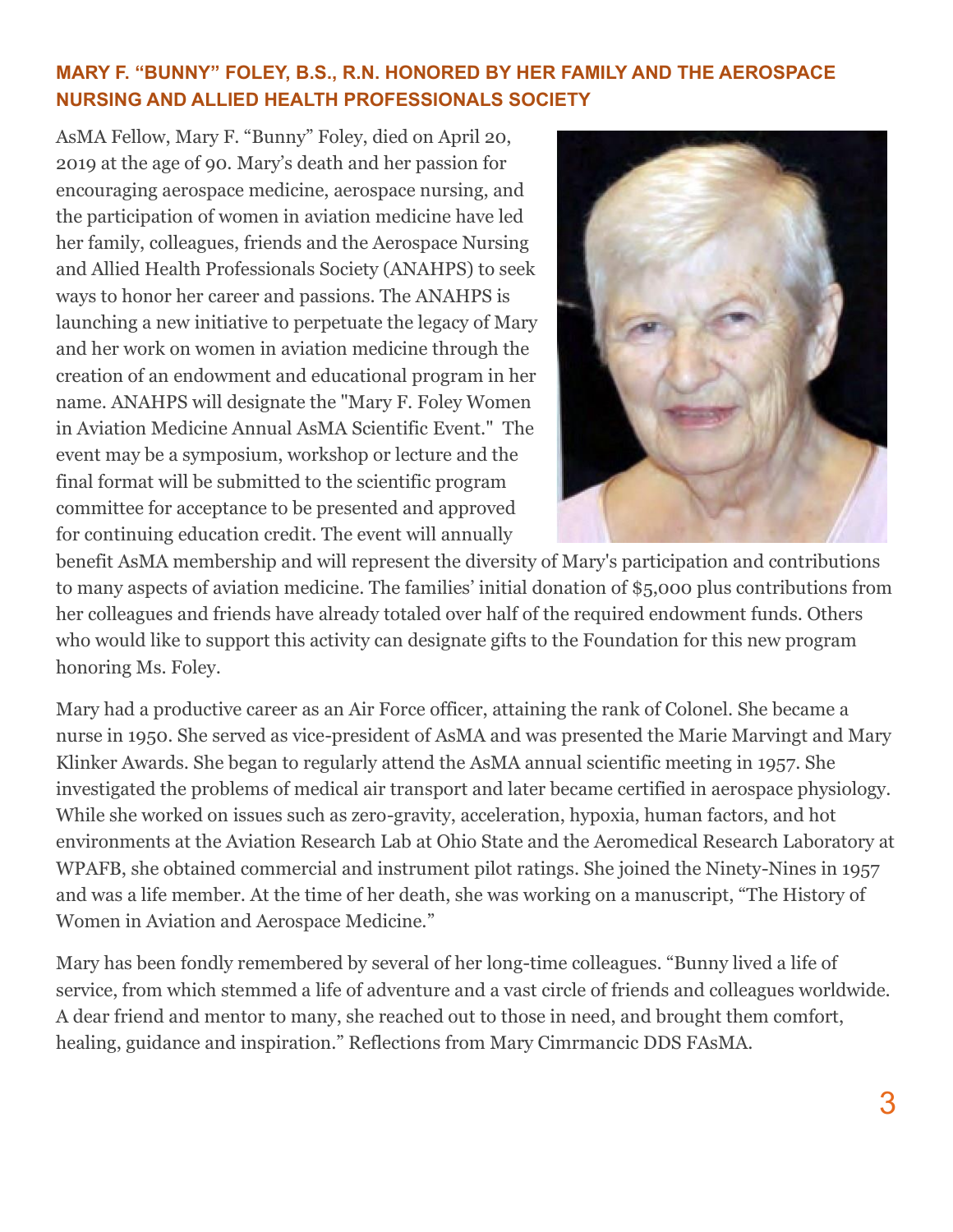"Mary's passion and love for aviation medicine never waned. Even when bedridden in her last years, she always greeted you with a smile and was eager to share a new idea for her next presentation at AsMA. Her spirited attitude defined her legacy," Marian B Sides PhD FAsMA.

# **FELLOW'S SCHOLARSHIP AWARD ATTRACTS LARGEST FIELD TO DATE**

Melchor Antuñano, Chair of the AsMA Fellows Scholarship Committee, announced there were 20 applicants for the 2020 scholarship who delivered their presentations at the AsMA meeting in Las Vegas, NV.

The \$2,000 first place and \$1000 second place scholarships are funded by the AsMA Foundation and are presented annually to two AsMA members who are students in an aerospace medicine residency program, graduate program in aerospace medicine (Master or Ph.D.), medical certificate or aerospace diploma course, or in a full-time education/training program in the allied fields of nursing, physiology, human factors, psychology, ergonomics, and engineering. Selection criteria include delivering a slide or poster presentation as a first author at the AsMA Annual Scientific Meeting and then submitting a manuscript as first author for publication in AsMA's *Aerospace Medicine & Human Performance* (AMHP) journal based on the same topic and/or material covered in the slide or poster presentation.

The winners are selected by the AsMA Fellows Scholarship Committee based on the highest scientific value, originality, quality and relevance of the applicant's presentation and AMHP manuscript related to the field of aerospace medicine (including allied scientific disciplines). Special consideration is given to those applicants who are at an early stage in their career development. The scholarship monetary awards are used for the purpose of underwriting, in whole or in part, the cost of registration fees, transportation, hotel accommodations, or any other valid fees or expenses incurred by the winners in relation to their attendance at one or more scholarly meetings on topics related to aerospace medicine.



*Kseniya S. Masterova, B.S.*

Kseniya S. Masterova B.S. (M.D., Ph.D. Student), was the 2019 1st Place winner (\$2,000) for her presentation and publication of a manuscript on "Portable Autorefractors for Detecting Axial Length Changes in Space." There was no 2nd Place winner this year.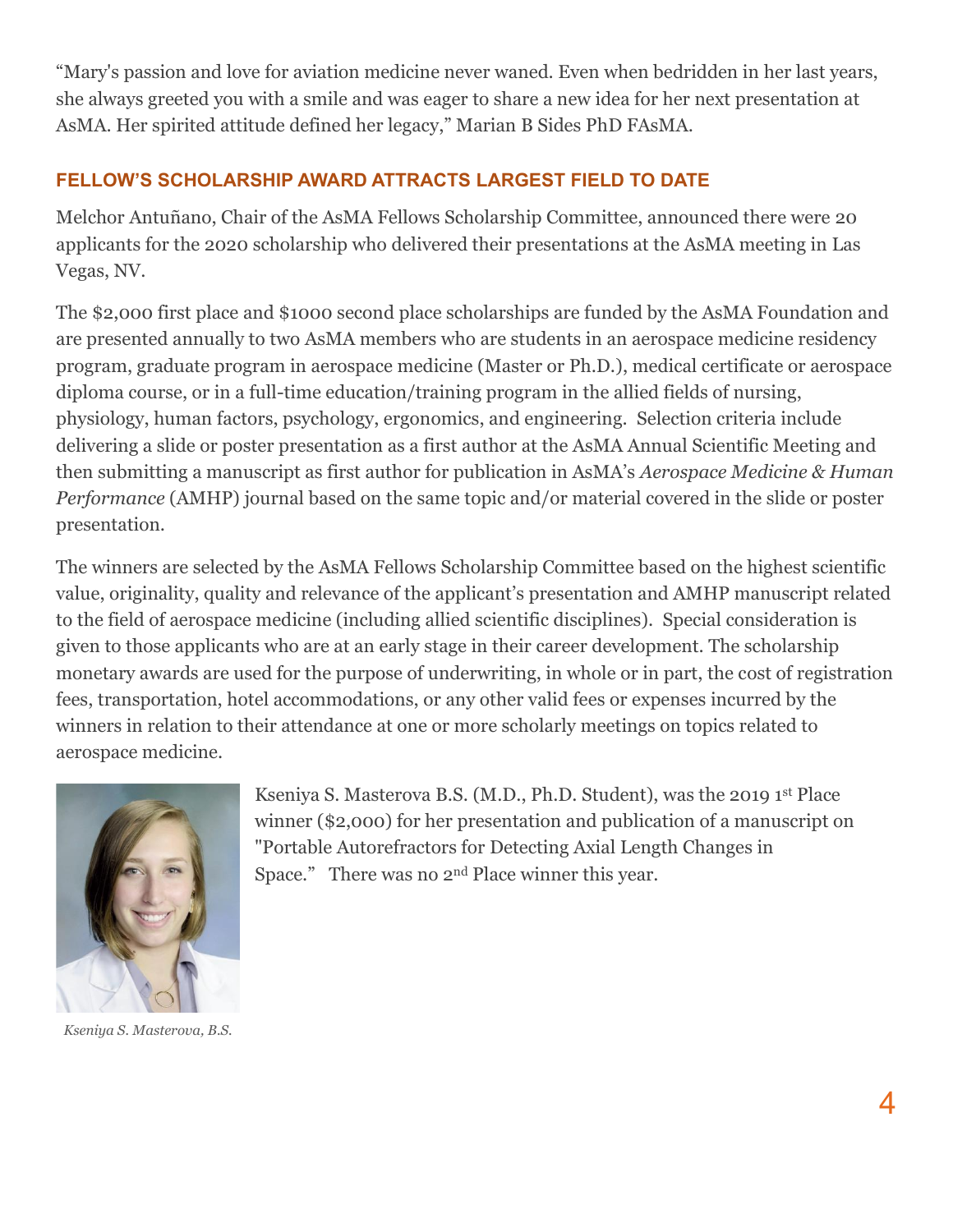# **WINNERS ANNOUNCED FOR THE 2019 AWARDS SPONSORED BY ASMA FOUNDATION ENDOWED FUNDS**

During the recent scientific meeting in Las Vegas, several winners of Foundation funded awards were announced.





*Stanley R. Mohler Award: Jennifer Ma Walter and Sylvia Goldenrath Award: Lt. Col Thomas Massa, USAF*



*Thomas J. and Margaret D. Tredici Award: Karina Marshall-Goebel, Ph.D.*

# **DICK TRUMBO PREVENTIVE MEDICINE RUN/WALK IN LAS VEGAS A SUCCESS**

Around 100 runners and walkers registered or participated at dawn in the annual Dick Trumbo Preventive Medicine 5K Run/Walk held in Las Vegas' arid and beautiful Sunset Park.

Nathalie Duvigneaud finished as the first female runner with Karen Ong and Mical Kupke close behind. The men's winner was Ben Easter with Josh Shields and Alex Wolbrink second and third.





*Nathalie Duvigneaud and Ben Easter honored as Trumbo 5K Preventive Medicine Run first place finishers.*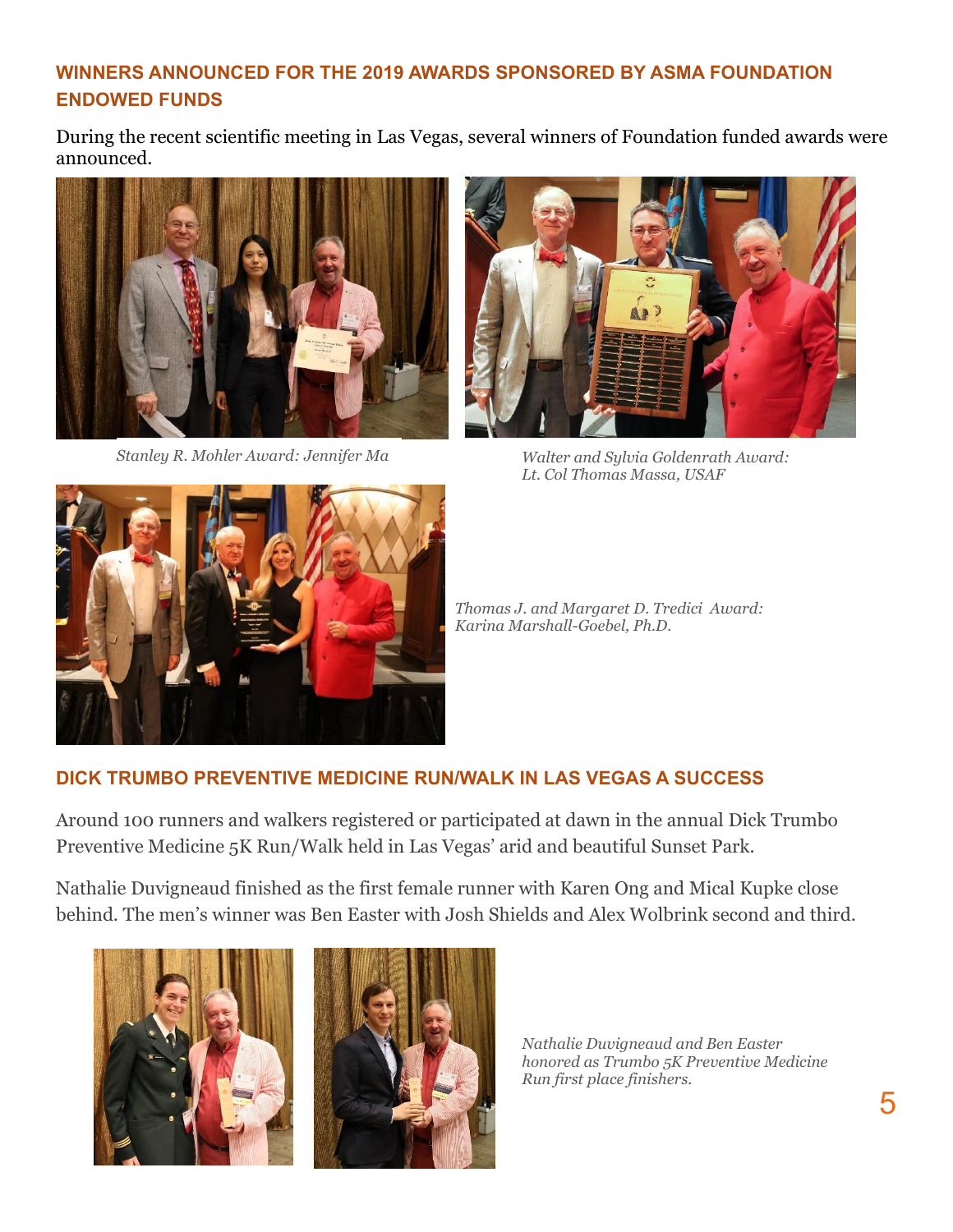The run is supported in part by the Foundation's Richard B. "Dick" Trumbo Endowed Fund that was created in Dr. Trumbo's honor. For the 2019 event, UTMB Aerospace Medicine provided shirts for the Trumbo Run/Walk participants and also the medical/logistical support.



*UTMB race support team and runners prepare for the Trumbo 5K Preventive Medicine Run/Walk Event*

# **CHARITABLE CONTRIBUTION STRATEGIES FOR THE NEW TAX LAWS**

Tax law changes require certain strategies to maximize the charitable tax breaks available to donors. Here are a few potential strategies to consider with your CPA or tax advisor.

- 1. Appreciated Securities. If one donates appreciated property to a qualified foundation or charity, it is possible to donate the Fair Market Value if you've owned the property for more than one year. For example, if you acquired stock or property 4 years ago and it has gone up in value, you can donate it and deduct the entire FMV if you itemize your deductions. There will be no capital gains tax on the appreciation in value.
- 2. Qualified Charitable Distributions. If age 70 ½, you can transfer up to \$100,000 (or \$200,000 if jointly filing) directly from your IRA to a qualified charitable institution without paying any tax. This is the equivalent to donating pre-tax dollars, and the contribution counts as a required minimum deduction.
- 3. Combining Deductions. The standard deduction recently was doubled for 2018-2025 and certain itemized deductions were eliminated or reduced. For this reason, it can be advantageous to bunch larger gifts into a year which you plan to itemize. Of course, this could mean that to maximize tax benefits, your donations to charitable organizations might need to wait to a more favorable year.